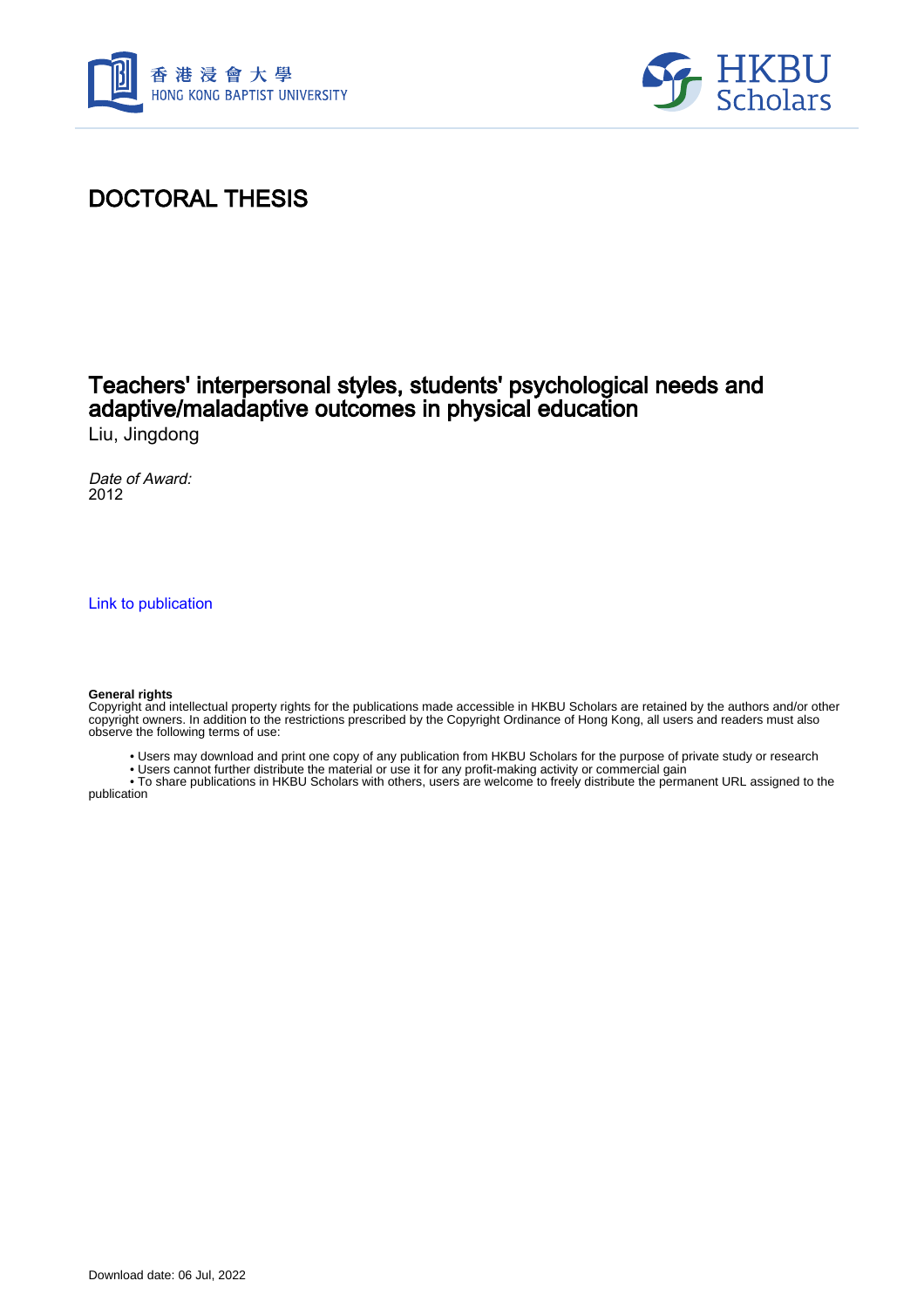Teachers' Interpersonal Styles, Students' Psychological Needs and

Adaptive/Maladaptive Outcomes in Physical Education

LIU Jing Dong

A thesis submitted in partial fulfillment of the requirements

for the degree of

Doctor of Philosophy

Principal Supervisor: Prof. Chung Pak Kwong

Hong Kong Baptist University

March 2012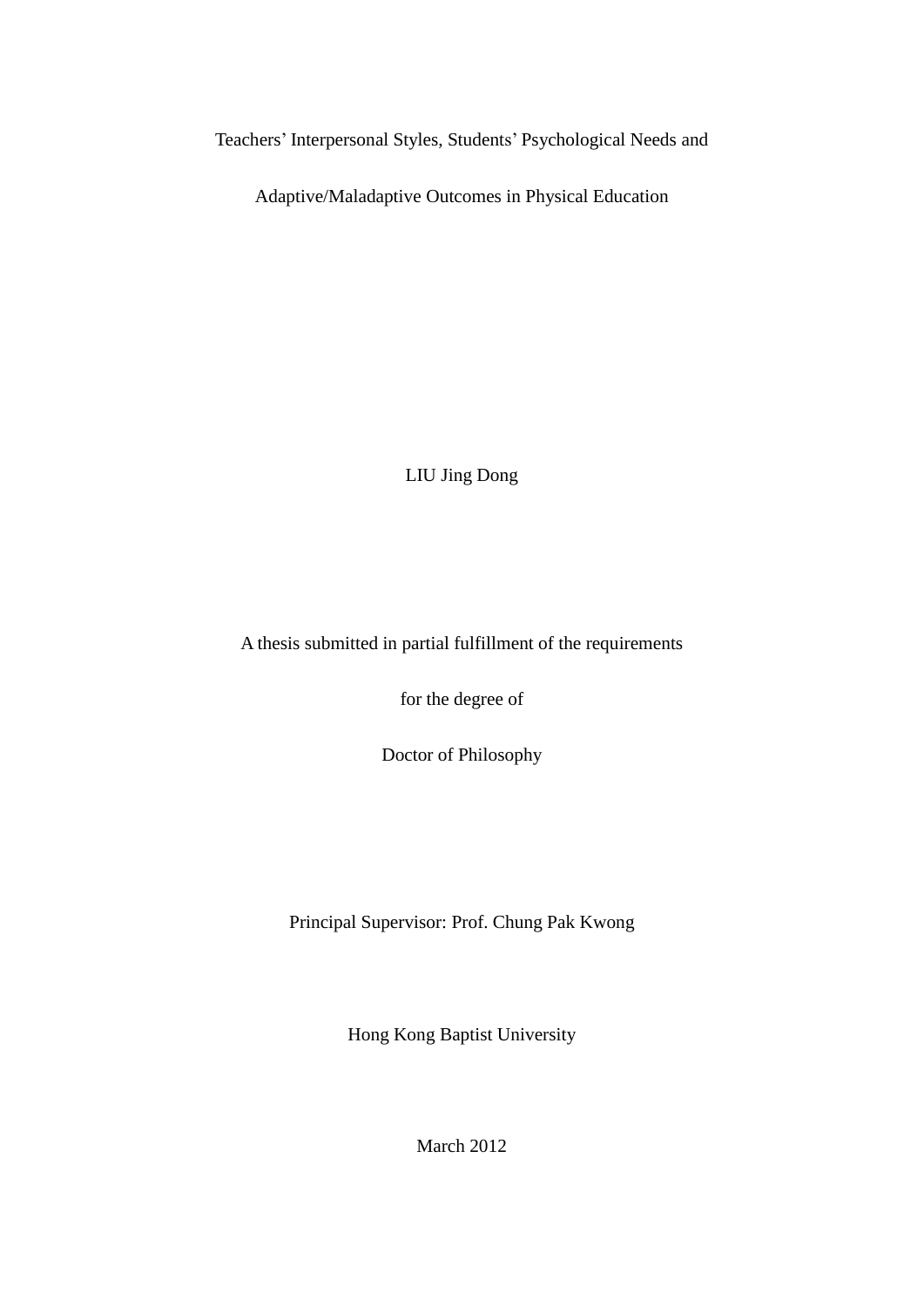### ABSTRACT

In the current study, the Self-determination Theory (SDT; Deci & Ryan, 1985; Ryan & Deci, 2002) was used to examine the relationships among the perceived teachers' interpersonal styles, the basic psychological needs as well as adaptive/maladaptive consequences (e.g., self-determined motivation, psychological well/ill-being, effort, lack of concentration, worry) of secondary school students attending physical education (PE) classes. Although research using SDT has been widely conducted in many countries (e.g., North America, Russia, Britain, French, South Korea, Singapore), there is limited studies have been conducted among Chinese populations, including the Chinese population in Hong Kong. Furthermore, most of the previous research was focused on the social context that foster the satisfaction of basic psychological needs and the corresponding consequences. Investigations on the effects of both fostering and thwarting of the experience of basic psychological needs on the corresponding consequences, especially in PE context were neglected. In order to address the research deficiency as aforementioned, the current study was designed to first develop and validate two questionnaires that could be used for assessing the experiences of psychological needs satisfaction (Psychological Needs Satisfaction Scale in Physical Education, PNSSPE) and thwarting (Psychological Needs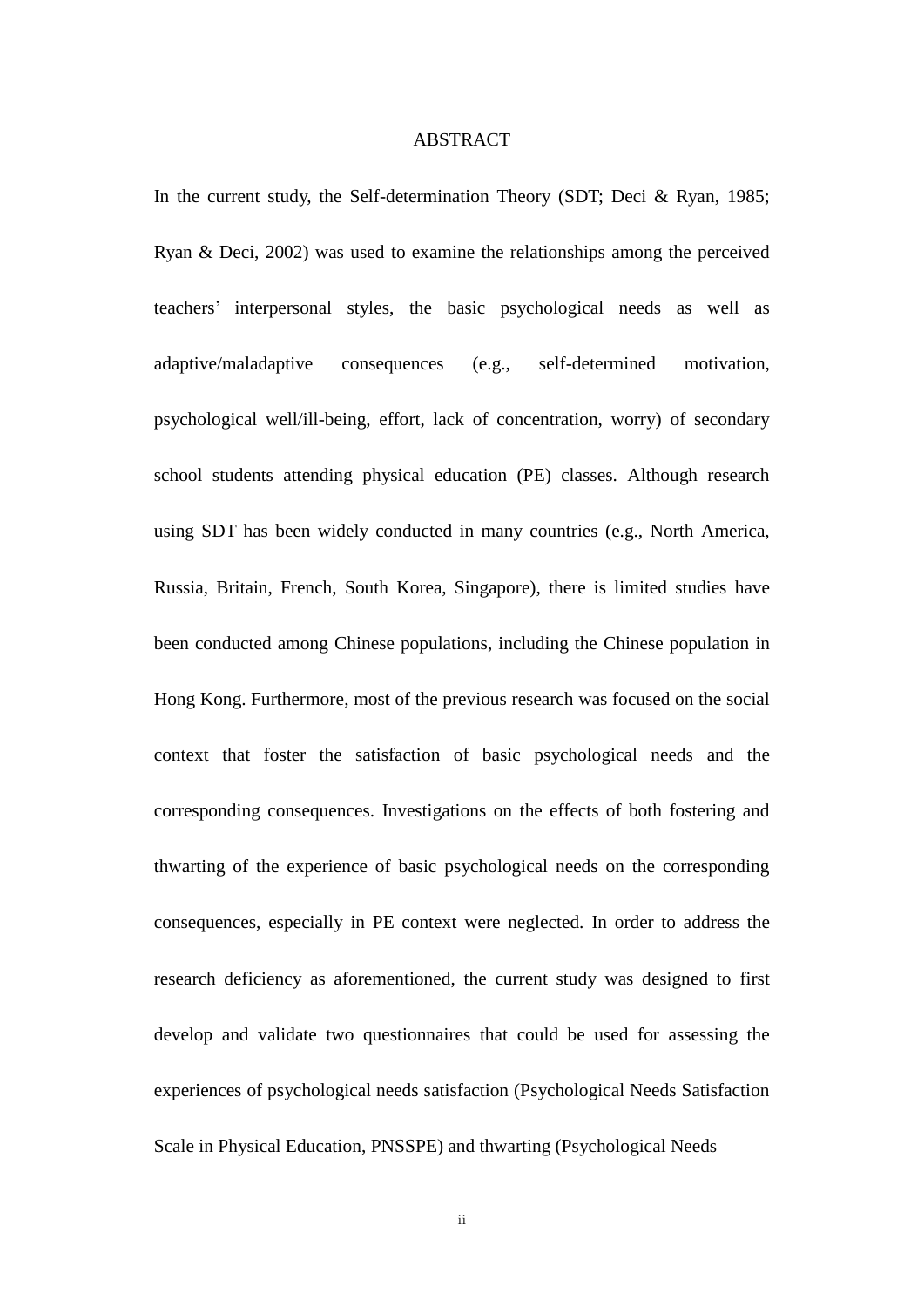Thwarting Scale in Physical Education, PNTSPE) of secondary school students attending PE classes in Hong Kong. These two questionnaires were subsequently used in another two independent samples to examine the abovementioned relationships. Factor analysis (exploratory factor analysis and confirmatory factor analysis), hierarchical regression, and structural equation modeling were conducted using SPSS 18.0 and AMOS 18.0 to examine the hypotheses in current thesis. The findings suggested that the selective psychometric properties of PNSSPE and PNTSPE were supported. The results further showed that need satisfaction was better predicted by perceived teachers' autonomy support, while need thwarting was better predicted by perceived teachers' control. In turn, selected adaptive outcomes (e.g., autonomous regulations, vitality and effort) were better predicted by need satisfaction while selected maladaptive outcomes (e.g., controlled motivations, negative affect, worry, lack of concentration) were better predicted by need thwarting. These findings suggested that high level need satisfaction does not necessarily mean low level of need thwarting or vice versa. In other words, need satisfaction could not replace the role of need thwarting plays in predicting maladaptive outcomes or vice versa.